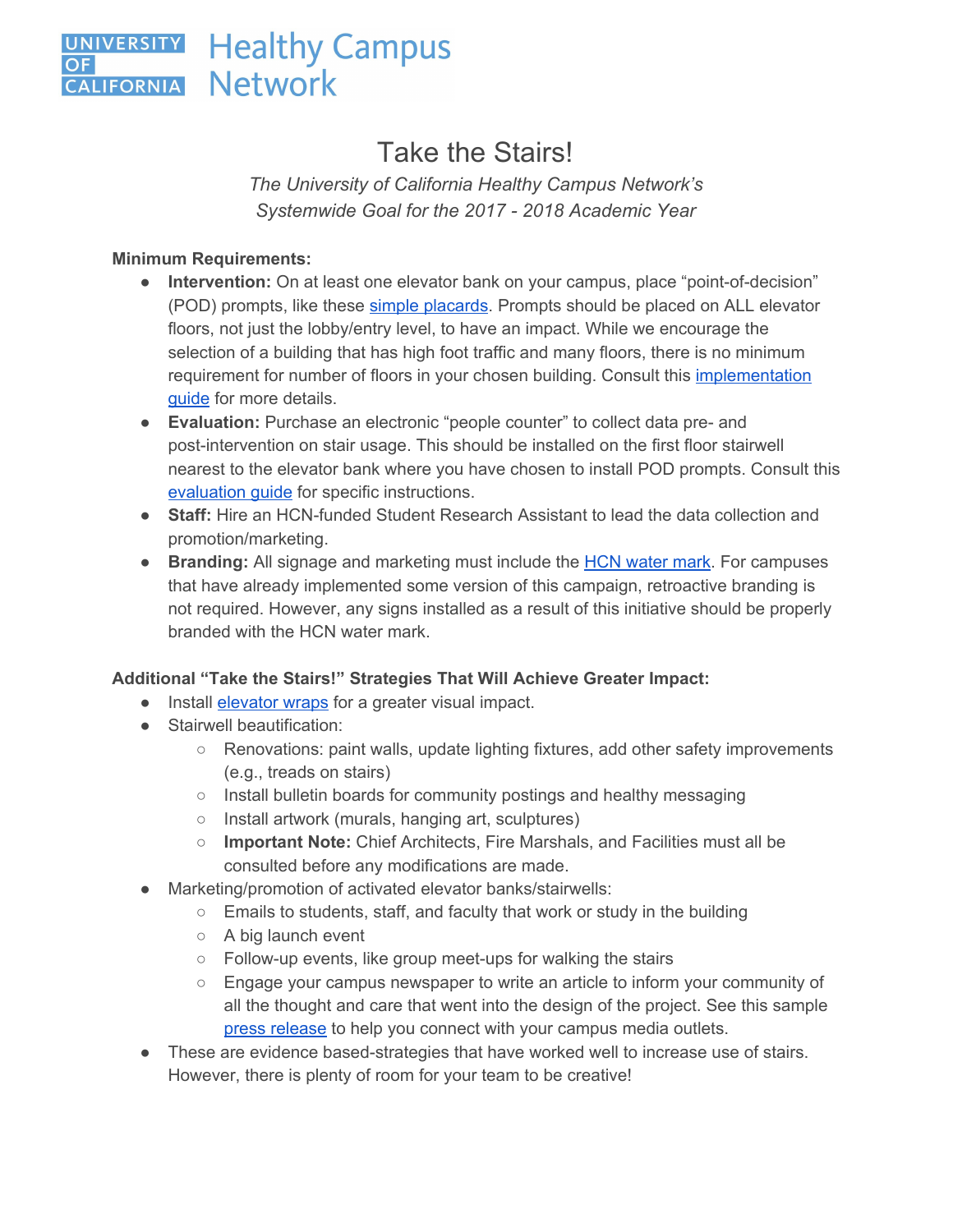## **Additional Evaluation Options That Will Help Us Learn More:**

- **Conduct interviews** with stairwell users post-intervention where participants can self-report if the intervention changed their stair usage. Additionally, this is a useful way to gather qualitative data, like participant's favorite part of the project. [Check](https://drive.google.com/drive/folders/0BzeQekbPXN25QzA4SVNNaWlGdTA) out the survey UCLA designed to collect [self-reported](https://drive.google.com/drive/folders/0BzeQekbPXN25QzA4SVNNaWlGdTA) results.
- **Collect elevator trip data**. Most facilities are able to track elevator usage data (number of rides per day). Some might be able to track electricity usage.

## **Required Budget Items:**

- Each campus is required to purchase one [OmniCounter](http://www.trafsys.com/traf-sys-omnicounter-pro-wireless/) Pro Wireless People Counter. This battery operated wireless people counter will allow us to collect uniform data across all ten campuses.
- Signage for POD prompts. Placards cost between \$20-50 depending on size. You have the freedom to design/create these in whatever format suits your campus. Number needed will vary depending on number of floors in the building. Some campuses have sign makers in-house. Campus Communications should be consulted prior to finalization of designs.
- We request that you use your HCN funded Student Research Assistant to facilitate data collection. See the [evaluation](https://docs.google.com/document/d/19-c8Jqd44CvpsWlqj2oa-9IpwEASjIGYMCt8VovU6lQ/edit) guide for more details.
- See this [sample](https://docs.google.com/document/d/1oSEz8BdrH2FuglgLS4CmSPwXnfB5uM_dSYPY1JE6rfU/edit) budget from UCLA. (Please note that you are not required to purchase all of these items. This is just meant to give an idea of what different items cost and are specific to UCLA's implementation.)

# **Suggested Budget Items:**

- Elevators wraps costs approximately \$150- 350 each. For example, UCLA has worked with AAA Flag and [Banner](http://www.aaaflag.com/services/) in Los Angeles, but you are free to partner with your preferred vendor.
- Cost of necessary renovations to stairwells (painting, lighting) will vary.
- We suggest reserving some of your budget for promotional purposes to make building users aware of the improved elevator banks/stairwells.

While we acknowledge that the funds provided by HCN are small, they are enough to launch a minimal version of this project (a people counter, several placards, a small promotion budget). However, since evidence suggests that signs are most effective when combined with additional activation strategies, we suggest that campuses invest additional funds towards this project.

# **The Evidence**

A recent review article found that about 3/4 of published peer-reviewed studies showed a significant increase in stair use post-intervention. There is evidence for point-of-decision prompts, but they can be done strategically and are more effective if combined with additional stairwell enhancements/environmental strategies. "Among the examined intervention characteristics, the strongest support was found for studies that used a combination of text and images on their signage, used time- and fitness-based motivational messaging, included stair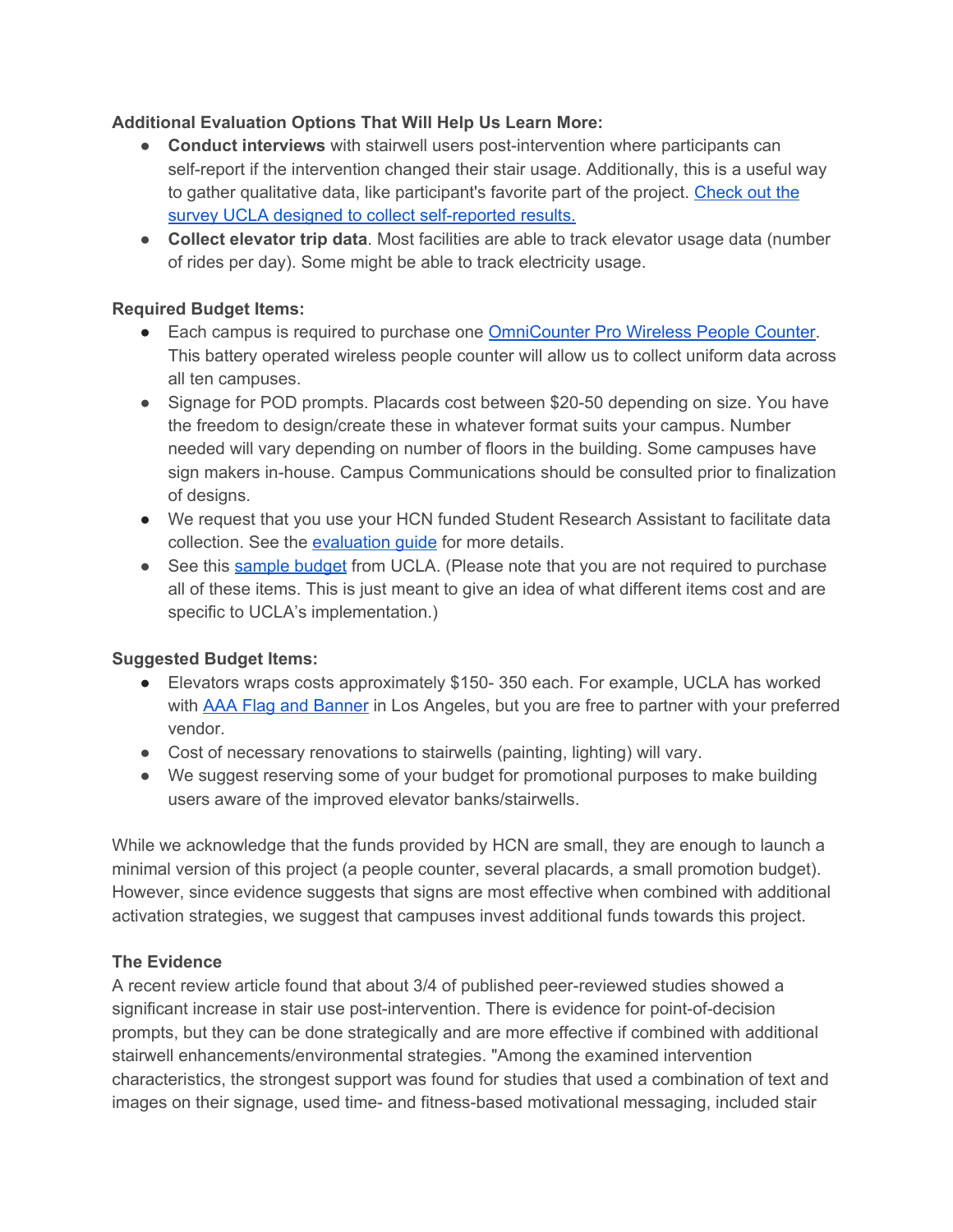banners when using a simple strategy, and used medium, large, or a variety of sign sizes. Health-based messages are the most frequently used message types; however, it appears that time- and fitness-based messages are more effective in producing behavior change" (Jennings et al. 2017).

#### [Read more about the research evidence here](https://drive.google.com/drive/folders/0BzeQekbPXN25cnAtLUFVTHFCTDA).

## **Suggested Timeline:**

Fall 2017:

- **Hire your Student Research Assistant.** Once hired, please provide Meghan ([meghan.oconnell39@gmail.com](mailto:meghan.oconnell39@gmail.com)) with their name and contact information.
- Purchase and install a wireless people counter to the identified stairwell before any modifications are made.
- Determine the elevator bank and stairwell(s) you will activate. You could use [this survey](https://drive.google.com/drive/folders/0BzeQekbPXN25QzA4SVNNaWlGdTA) [created by UCR](https://drive.google.com/drive/folders/0BzeQekbPXN25QzA4SVNNaWlGdTA) to identify potential stairwells, identify a building with heavy foot traffic, choose a building your campus leads work closely with and have relationships with building management, etc.
- **Engaging campus stakeholders early in the process is critical.** While stakeholders will vary by campus, our [implementation guide](https://docs.google.com/document/d/1kBDyJAvDR9iPRGeMj2ARk2OvKwxD-mIdu7GeJ00mXek/edit) includes suggestions of people/groups you should reach out to during your planning. The guide also contains useful insight on how to overcome potential challenges based on lessons learned from other campuses.
- Seek all necessary approvals before implementation.
- After consulting with relevant stakeholders, create a campus specific implementation plan to be submitted by your SRA to the HCN Co-Chairs. Review these [available toolkits](https://drive.google.com/drive/folders/0BzeQekbPXN25MEdRR2JVQUpfUHc) to help you create your plan.
- Decide on your messaging. [See examples here.](https://drive.google.com/drive/folders/0BzeQekbPXN25dkxXTTVwWi1OSm8)

## Winter 2017:

- **Collect baseline data.** Consult our [evaluation guide](https://docs.google.com/document/d/19-c8Jqd44CvpsWlqj2oa-9IpwEASjIGYMCt8VovU6lQ/edit) for specific instructions.
- Install POD placards to elevator banks and implement modifications to the stairwell.
- Promote the activated elevator bank/stairwell to relevant users.
- Collect post-intervention data.

## Spring 2017:

- Collect second round of post-intervention data.
- SRAs to submit all data and a final report to HCN Co-Chairs for our systemwide analysis.

## Check points:

- Late November: SRA's should be hired by each campus and people counters should be purchased before December 11th.